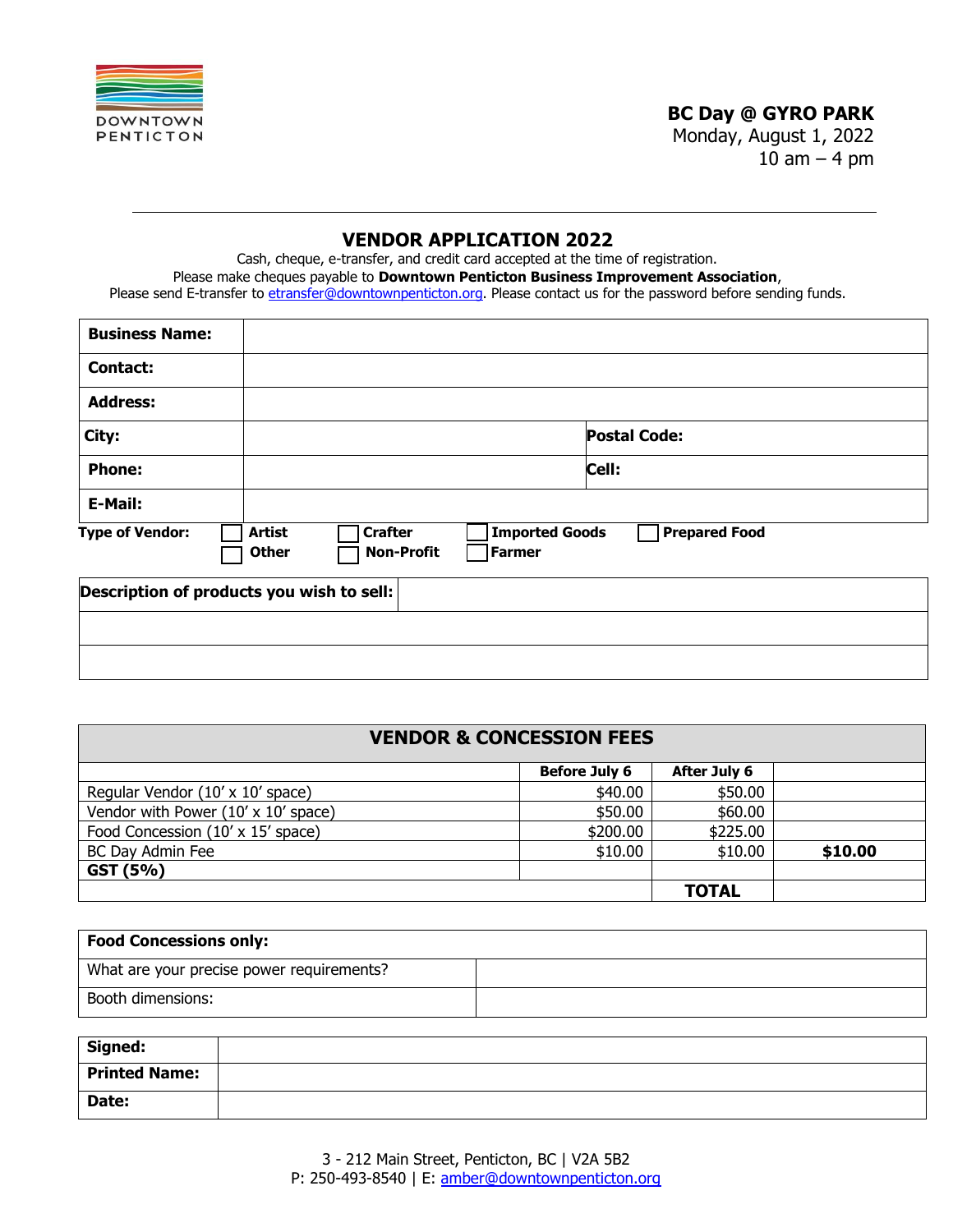

# **INFORMATION AND REGULATIONS**

**Vendors, please keep for your information Subject to change as needed**

**VENDOR Refunds – Vendor Fees are non-refundable unless there are Provincial/Municipal Covid-19 Restrictions Ordered.** 

Vendor Initial: **Wendor** 

**Liability/Insurance – All Vendors must add the Downtown Penticton Business Improvement Association as an Additional Insured to their business insurance coverage and provide the DPBIA with a copy of this coverage. Without insurance coverage that includes the Downtown Penticton BIA as an additional insured, the vendor will not be allowed to participate in the BC Day Market.**

Vendor Initial: Unitial

### **PRODUCTS THAT ARE PROHIBITED IN THE BC DAY MARKET:**

The Downtown Penticton Business Improvement Association **will not allow** the selling of any marijuana, cannabis and CBD Oil containing products **(with or without THC).** As a community market, we specialize in the sale of foods, artisan products, crafts and art. Any form of marijuana, cannabis and CBD containing products does not meet the DPBIA's market criteria.

#### Vendor Initial:

**VENDOR CONDUCT:** The market is a place of business and a public forum. Polite, professional behaviour is expected. Verbal abuse/threats and/or inappropriate aggressive tone directed toward market staff, manager, other vendors or the public will not be tolerated and will result in immediate removal from the BC Day market without refund. Disputes may be brought to DPBIA Executive Director. Vendors may not smoke, vape in the market area and both alcohol and cannabis consumption are prohibited during market hours, including setup and takedown.

| Vendor Initial:                                                                                           |                   |                |            |                                                                 |
|-----------------------------------------------------------------------------------------------------------|-------------------|----------------|------------|-----------------------------------------------------------------|
| Insurance Certificate Enclosed:<br>Food Safe Certificate Enclosed:<br>BC Interior Health Permit Enclosed: | Yes<br>Yes<br>Yes | No<br>No<br>No | N/A<br>N/A | Admin Use Only:<br>Received:<br>Pending:<br>Received: Necessary |
| <b>Vendor Initial:</b>                                                                                    |                   |                |            | Pending:                                                        |

\*Your initials confirm that the information you provided is truthful, accurate and that you have read and agree to the vendors' scheduled terms and conditions.